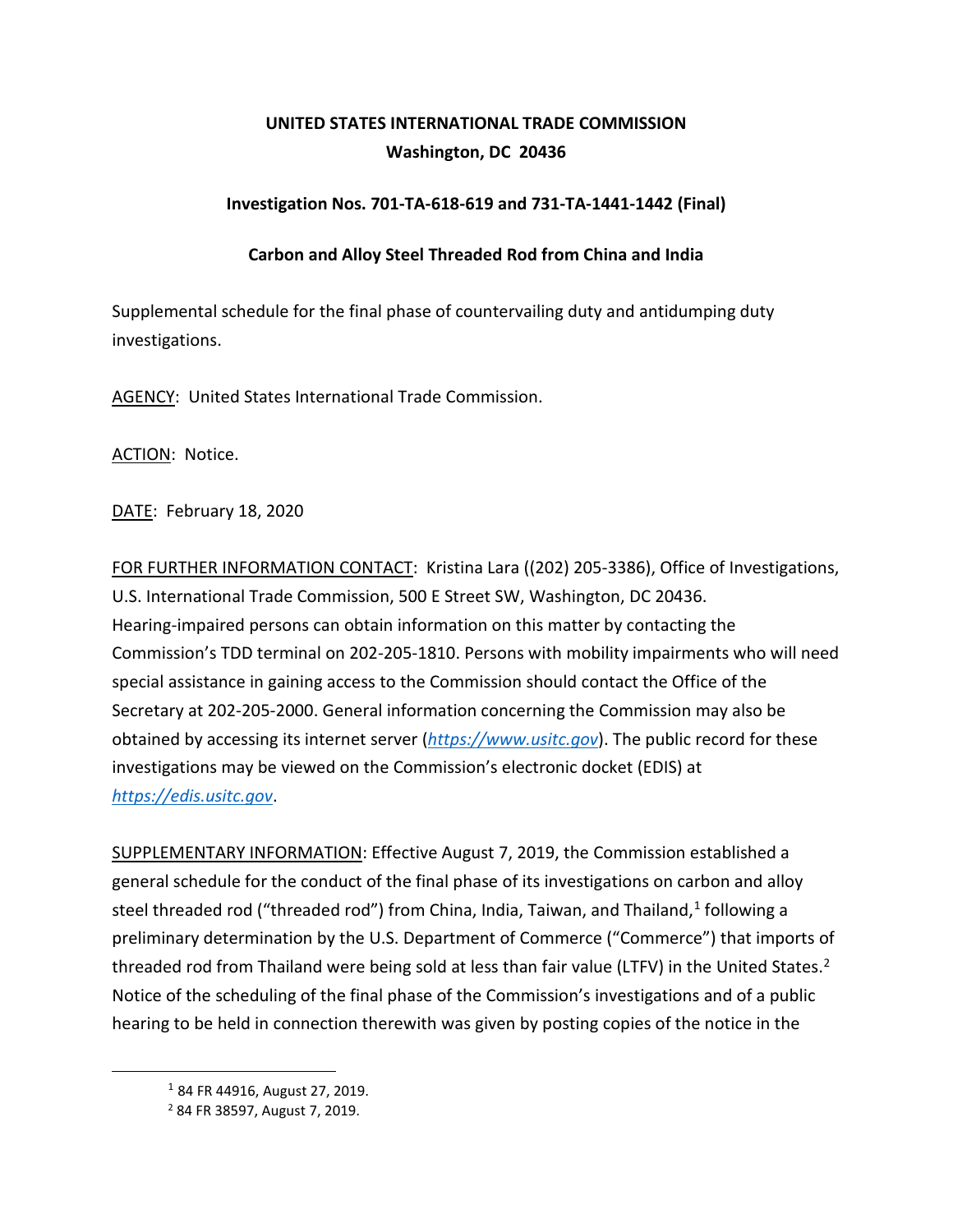Office of the Secretary, U.S. International Trade Commission, Washington, DC, and by publishing the notice in the *Federal Register* of August 27, 2019 (84 FR 44916). The hearing was held in Washington, DC, on October 15, 2019, and all persons who requested the opportunity were permitted to appear in person or by counsel. On October 21, 2019, Commerce issued a final affirmative determination of sales at LTFV and critical circumstances with respect to imports of threaded rod from Thailand. [3](#page-1-0) The Commission issued its final affirmative determination regarding LTFV imports of threaded rod from Thailand on December 5, 2019. On December 9, 2019, Commerce issued its final affirmative determination that imports of threaded rod from Taiwan were being sold at LTFV in the United States. [4](#page-1-1) The Commission issued its final affirmative determination regarding LTFV imports of threaded rod from Taiwan on January 23, 2020.

On February 18, 2020, Commerce issued its final affirmative determinations that imports of threaded rod were being sold in the United States at less than fair value ("LTFV"), and were being subsidized by the governments of China and India. [5](#page-1-2) Accordingly, the Commission currently is issuing a supplemental schedule for its antidumping and countervailing duty investigations on imports of threaded rod from China and India.

This supplemental schedule is as follows: the deadline for filing supplemental party comments on Commerce's final antidumping and countervailing duty determinations is February 27, 2020. Supplemental party comments may address only Commerce's final antidumping and countervailing duty determinations regarding imports of threaded rod from China and India. These supplemental final comments may not contain new factual information and may not exceed five (5) pages in length. The supplemental staff report in the final phase of these investigations regarding subject imports from China and India will be placed in the nonpublic record on March 12, 2020; and a public version will be issued thereafter.

For further information concerning these investigations see the Commission's notice cited above and the Commission's Rules of Practice and Procedure, part 201, subparts A and B (19 CFR part 201), and part 207, subparts A and C (19 CFR part 207).

<sup>3</sup> 84 FR 56162, October 21, 2019.

<sup>4</sup> 84 FR 67258, December 9, 2019.

<span id="page-1-2"></span><span id="page-1-1"></span><span id="page-1-0"></span><sup>5</sup> 85 FR 8818, February 18, 2020, 85 FR 8821, February 18, 2020, 85 FR 8828, February 18, 2020, and 85 FR 8833, February 18, 2020.